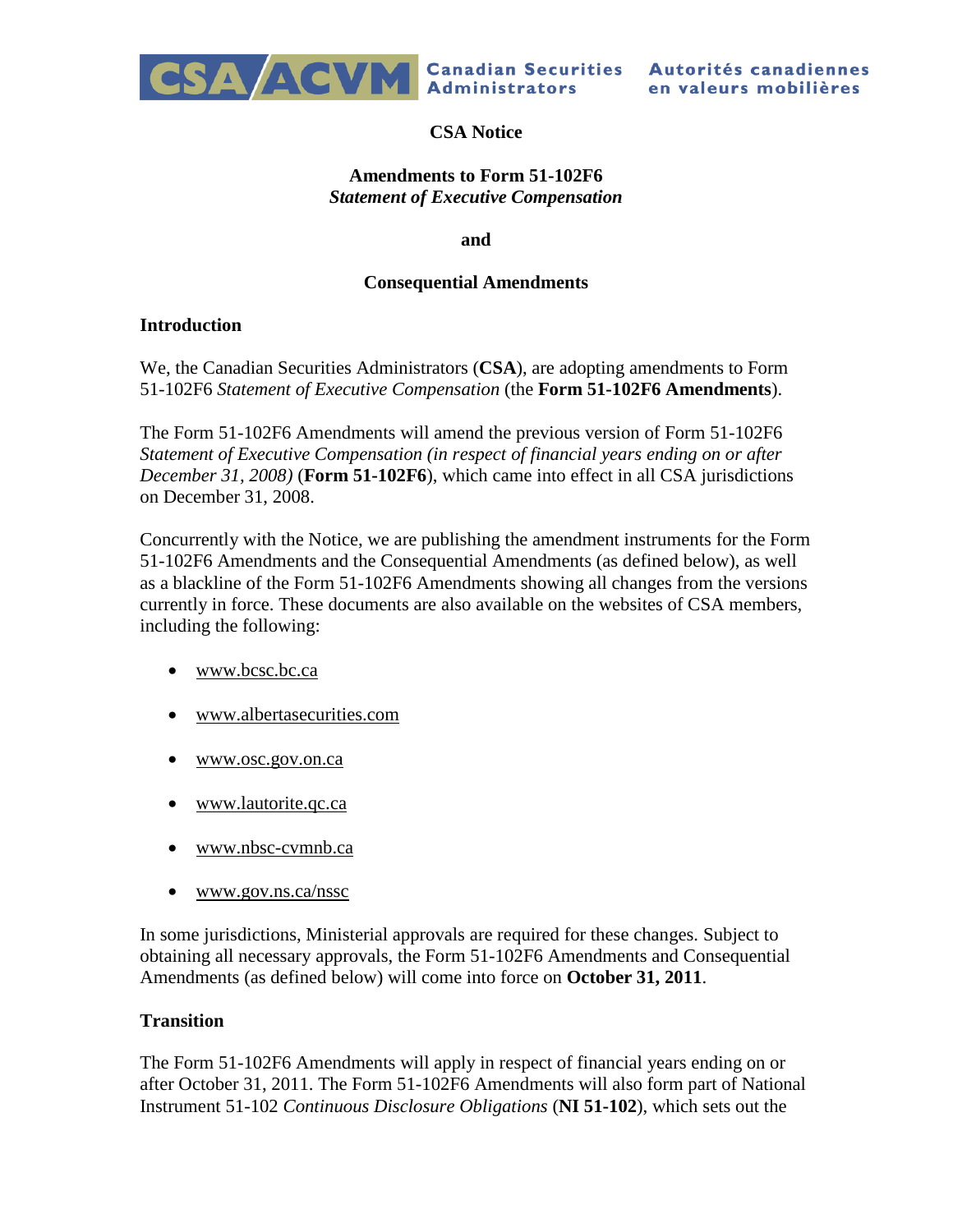obligations of reporting issuers, other than investment funds, for financial statements, management's discussion and analysis, annual information forms, information circulars and other continuous disclosure-related matters.

NI 51-102 refers and relies on references to Canadian generally accepted accounting principles (**Canadian GAAP**), which are established by the Canadian Accounting Standards Board (**AcSB**). The AcSB has incorporated International Financial Reporting Standards (**IFRS**), as adopted by the International Accounting Standards Board (**IASB**), into the Handbook of the Canadian Institute of Chartered Accountants (the **Handbook**) for most Canadian publicly accountable enterprises for financial years beginning on or after January 1, 2011. As result, the Handbook contains two sets of standards for public companies:

- Part I of the Handbook Canadian GAAP for publicly accountable enterprises that applies for financial years beginning on or after January 1, 2011, and
- Part V of the Handbook Canadian GAAP for public enterprises that is the prechangeover accounting standards (**2010 Canadian GAAP**).

After the IFRS changeover date on January 1, 2011, non-calendar year-end issuers will continue to prepare financial statements in accordance with 2010 Canadian GAAP until the start of their new financial year.

To further assist issuers and their advisors and increase transparency, during the transition period, certain jurisdictions will post two different unofficial consolidations of NI 51-102 that will include the Form 51-102F6 Amendments on their websites:

- the version of NI 51-102 that contains 2010 Canadian GAAP terms and phrases, which apply to reporting issuers in respect of documents required to be prepared, filed, delivered or sent under the rules for periods relating to financial years beginning before January 1, 2011; and
- $\bullet$  the new version of NI 51-102 that contains IFRS terms and phrases, which apply to reporting issuers in respect of documents required to be prepared, filed, delivered or sent under the rules for periods relating to financial years beginning on or after January 1, 2011.

## **Substance and Purpose of the Form 51-102F6 Amendments**

On September 18, 2008, we announced the adoption of Form 51-102F6, which became effective across all CSA jurisdictions on December 31, 2008. In adopting Form 51- 102F6, the CSA's stated intention was to create a document that would continue to provide a suitable framework for disclosure as compensation practices change over time.

On November 20, 2009, CSA Staff Notice 51-331 *Report on Staff's Review of Executive Compensation Disclosure* (the **Staff Notice**) was issued and reported the findings of a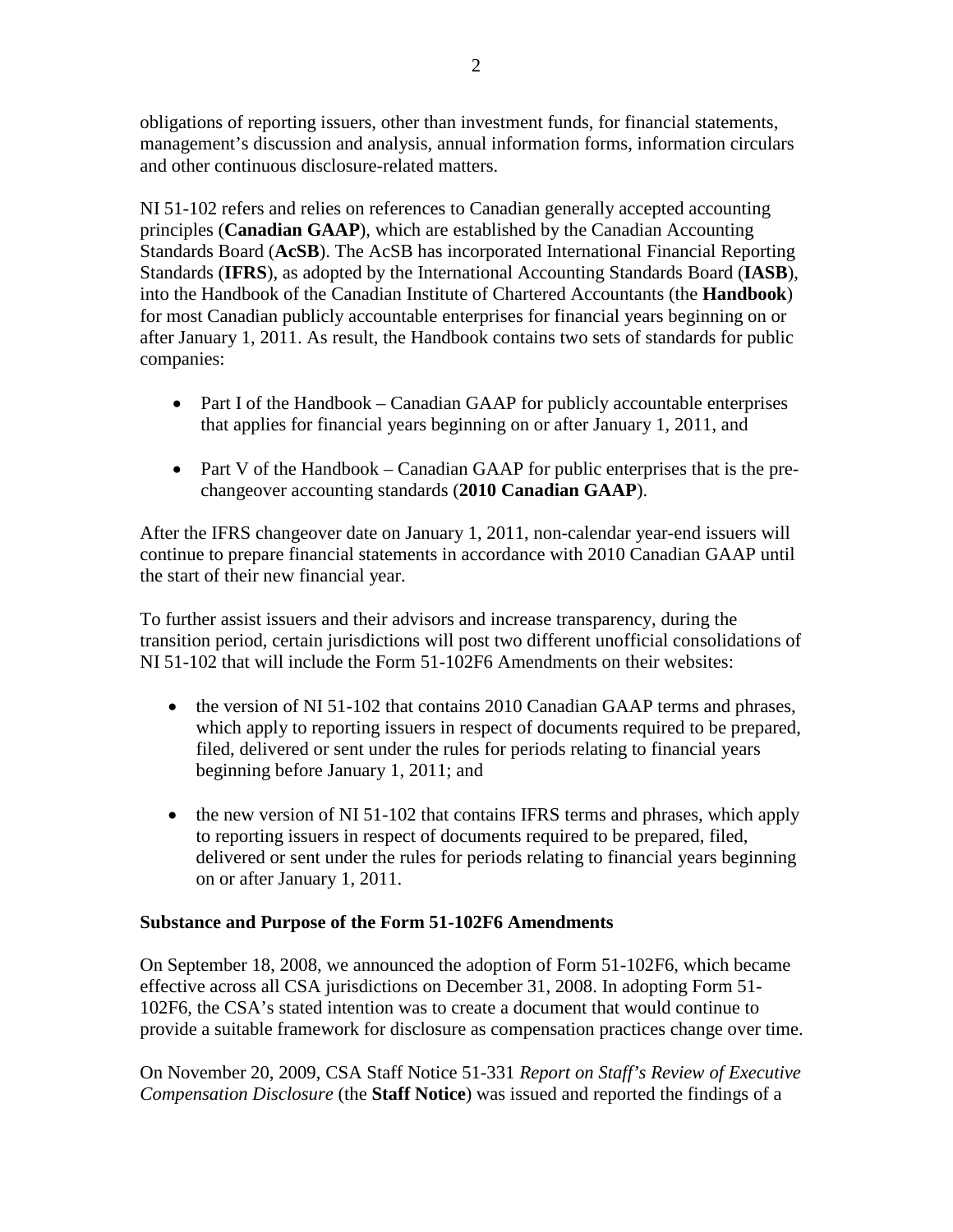targeted compliance review of executive compensation disclosure. 70 reporting issuers were selected for this review. Staff of the British Columbia Securities Commission, the Alberta Securities Commission, the Ontario Securities Commission and the Autorité des marchés financiers participated in the targeted compliance reviews.

The focus of the reviews was to:

- (i) assess compliance with Form 51-102F6,
- (ii) use the review results to educate companies about the new requirements, and
- (iii) identify any requirements that need clarification or further explanation to assist companies in fulfilling their disclosure obligations.

We asked most of the companies reviewed to improve their disclosure in future filings in respect of the disclosure issues that were identified in the targeted reviews and discussed in the Staff Notice.

In addition, we have seen a number of recent international developments in the area of executive compensation. In particular, on December 16, 2009, the Securities and Exchange Commission (**SEC**) adopted rules amending compensation and corporate governance disclosure requirements for U.S. companies in the 2010 proxy season (the **2010 SEC Amendments**). In addition, on July 15, 2010, the United States Congress passed a final version of the *Dodd-Frank Wall Street Reform and Consumer Protection Act* (the **Dodd-Frank Act**), which came in force for the 2011 proxy disclosures.

We reviewed the issues discussed in the Staff Notice and the amendments in the 2010 SEC Amendments and the Dodd-Frank Act that we thought are also relevant to Canadian reporting issuers. As a result, we developed proposed amendments to Form 51-102F6 to improve the information companies provide investors about key risks, governance and compensation matters. The Form 51-102F6 Amendments were published for a 90-day comment period on November 19, 2010 (the **November 2010 Materials**).

The Form 51-102F6 Amendments, which range from drafting changes to clarify existing disclosure requirements to new substantive requirements, reflects our further consideration of these proposed amendments in light of the comments we received. We think the Form 51-102F6 Amendments will help investors make more informed voting and investment decisions and will enhance the quality of information provided to investors and assist companies in fulfilling their executive compensation disclosure obligations.

#### **Written Comments**

The comment period expired on February 17, 2011. During the comment period we received submissions from 28 commenters. We have considered these comments and we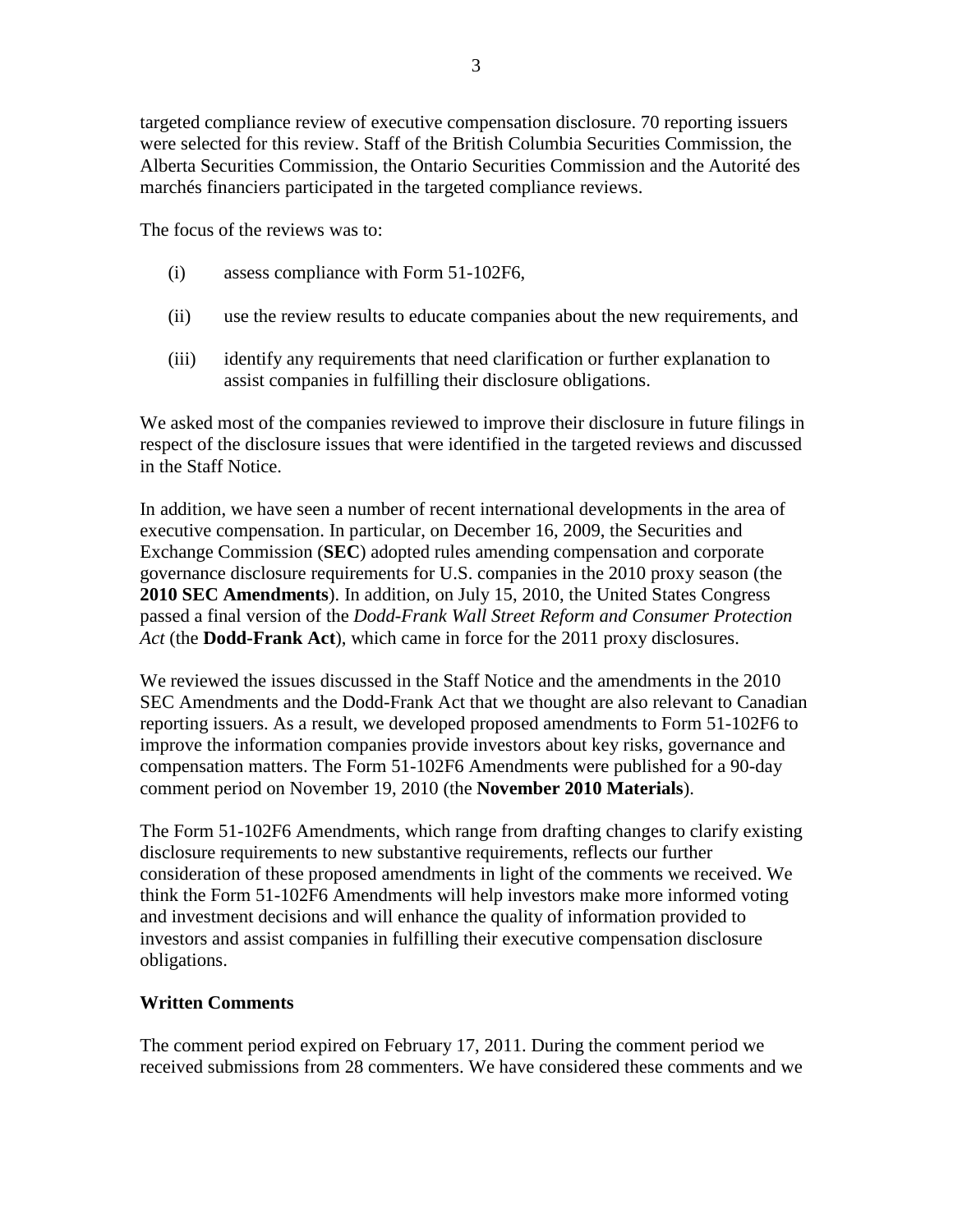thank all the commenters. A list of the 28 commenters and a summary of their comments, together with our responses, are contained in Appendices B and C.

### **Summary of Changes to the November 2010 Materials**

We have made some revisions to the November 2010 Materials, including drafting changes made only for the purposes of clarification or in response to comments received. Appendix A describes the key changes made to the November 2010 Materials. As the changes are not material, we are not republishing the Form 51-102F6 Amendments for a further comment period. A blackline of the Form 51-102F6 Amendments showing all changes from the version currently in force is included in Appendix G.

### **Consequential Amendments**

We are also adopting related consequential amendments to the following:

- Sections  $9.3.1$  and  $11.6$  of NI  $51-102$ ,
- Form 58-101F1 *Corporate Governance Disclosure* (**Form 58-101F1**)*,* and
- Form 58-101F2 *Corporate Governance Disclosure (Venture Issuers)* (**Form 58- 101F2**) of National Instrument 58-101 *Disclosure of Corporate Governance Practices* (**NI 58-101**).

(together, the **Consequential Amendments**).

The Consequential Amendments are contained in Appendix E.

## **Local Notices**

Certain jurisdictions are publishing other information required by local securities legislation in Appendix F.

## **Questions**

If you have any questions, please refer them to any of the following:

*British Columbia Securities Commission* Jody-Ann Edman Senior Securities Analyst, Corporate Finance Phone: 604-899-6698 E-mail: [jedman@bcsc.bc.ca](mailto:jedman@bcsc.bc.ca)